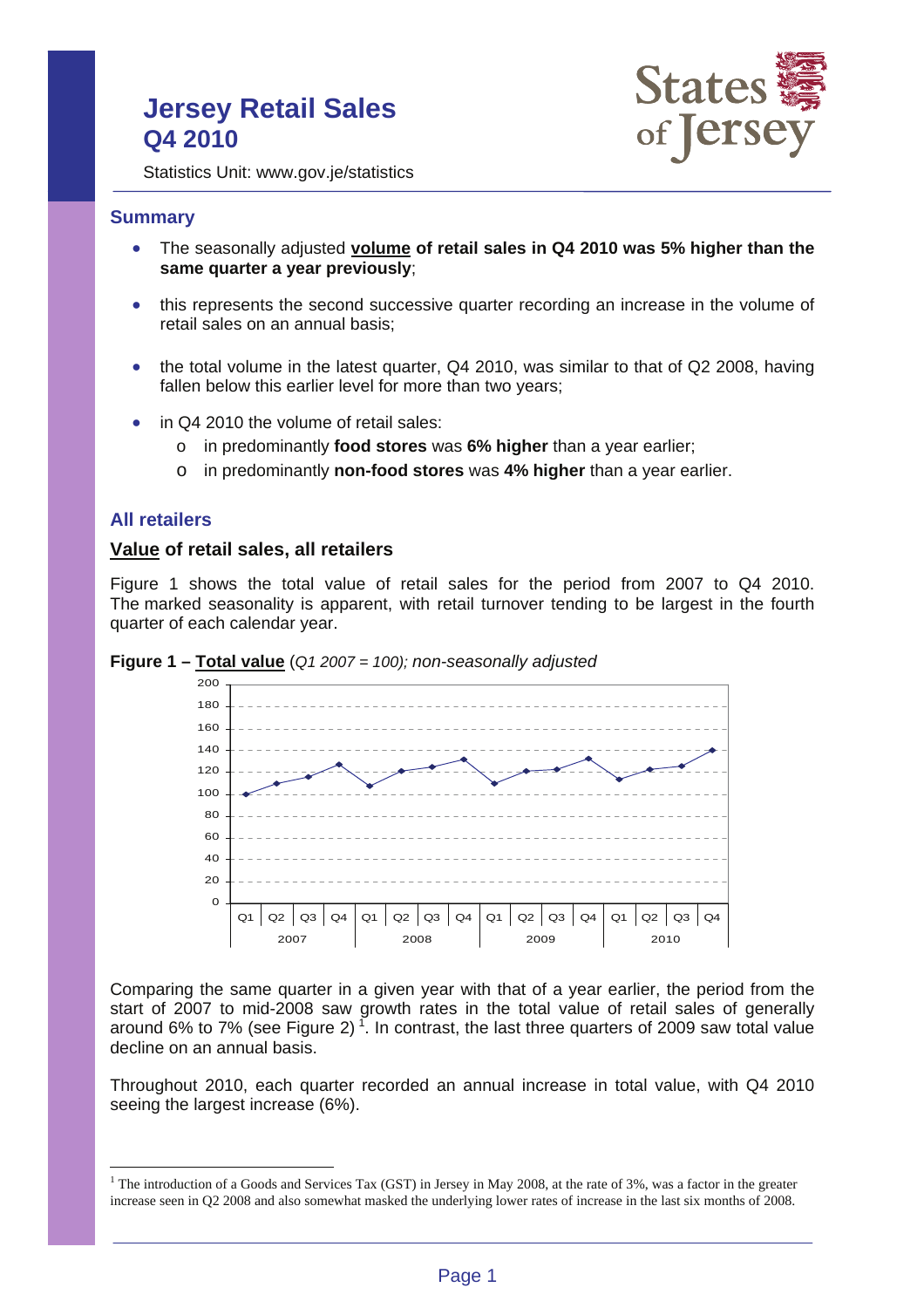**Figure 2 – Total Value: annual percentage change** <sup>2</sup> ; *seasonally adjusted*



The total value of retail sales in Jersey in calendar year 2010, excluding the motor trades (see Notes), was approximately £720 million.

## **Volume of retail sales, all retailers**

The volume index series<sup>3</sup> is derived from the value series by use of deflators<sup>4</sup> which removes the effect of price changes.

Comparing the same quarter with that of a year earlier, the period from early 2007 to mid-2008 saw annual growth rates in the volume of retail sales of around 6% (see Figure 3). For more than 18 months, from Q4 2008 to Q2 2010, the total volume of retail sales decreased on an annual basis, with Q2 2009 recording the largest decrease (-4%); subsequent quarters over the next 12 months saw progressively smaller annual decreases.

In Q3 and Q4 2010 the total volume of retail sales was higher than in the same quarter a year earlier, by 2% and 5% respectively. The seasonally adjusted total volume in the latest quarter, Q4 2010, was similar to that of Q2 2008, having been below this earlier level of volume for more than two years (see index values in Annex Table A1).



**Figure 3 – Total Volume: annual percentage change**; *seasonally adjusted*

 $\overline{a}$  $^2$  Annual percentage changes shown as labels in figures are rounded to the nearest integer.

<sup>&</sup>lt;sup>3</sup> A volume index is an average of the proportionate changes in the quantities of a specified set of goods between two periods of

time.<br><sup>4</sup> The deflators used are a weighted combination of the relevant section level indices of the Retail Prices Index (RPI). Following the recent methodological changes incorporated in the Retail Sales publication produced by the UK Office for National Statistics, the price deflators applied are harmonic means of the corresponding RPI section indices.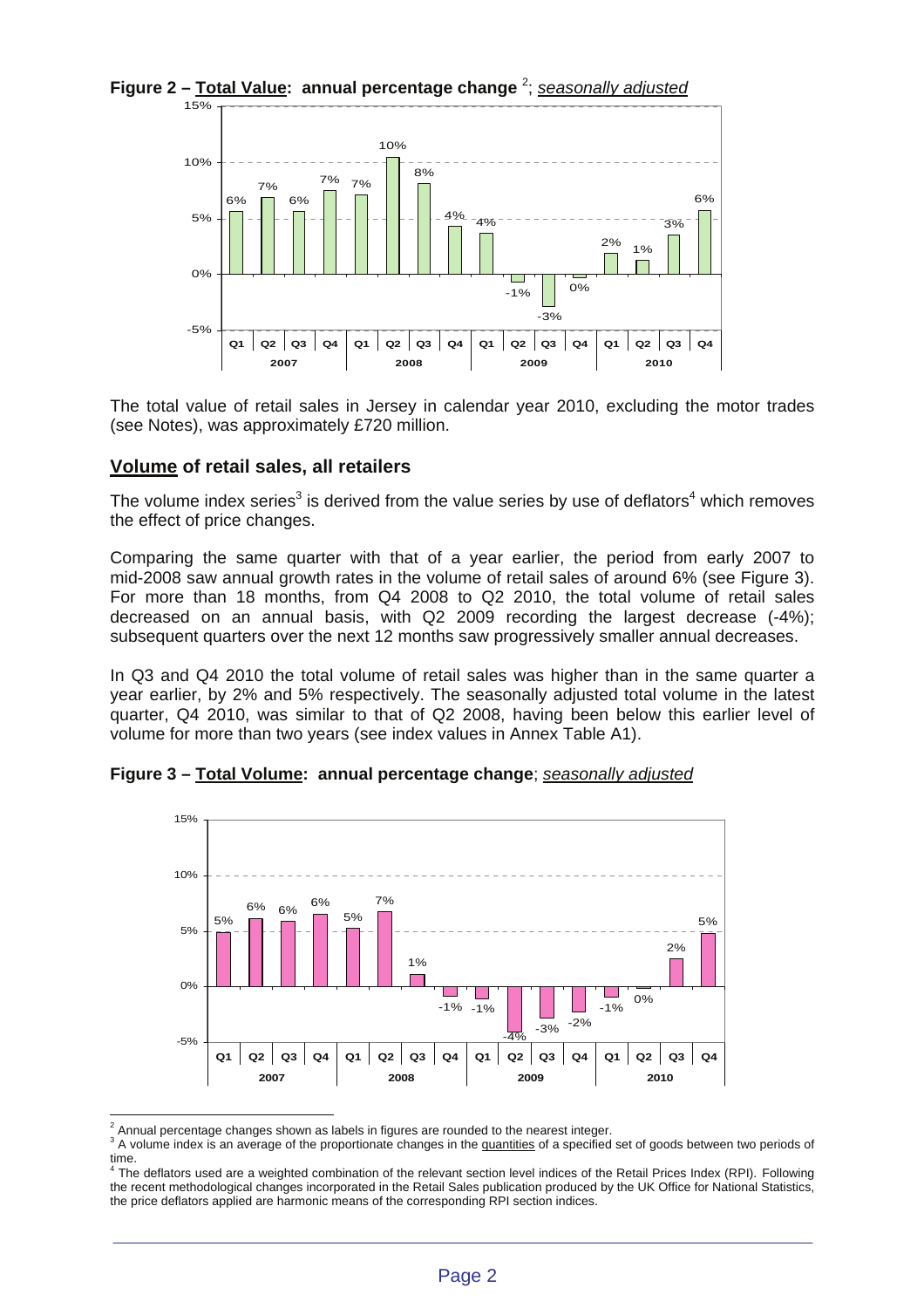# **Sector summaries**

The "Predominantly food" sector is comprised of supermarkets, convenience stores and other small food stores. The "Predominantly non-food" sector is comprised of three sub-categories: Household goods; Textiles, clothing and footwear; and Non-food specialised stores. The survey returns within each sub-category were analysed separately and then aggregated to produce value and volume estimates for each sector.

## **Value of retail sales (seasonally adjusted)**

The value of retail sales in predominantly food stores has increased throughout the period 2007 to 2010 (see Figure 4a).





*s.a. = seasonally adjusted* 

Predominantly **non-food stores** recorded strong growth in the value of retail sales throughout 2007 and up to Q3 2008 (Figure 4b). A lower rate of increase was recorded in Q4 2008 and Q1 2009. From Q2 2009 to Q2 2010, however, each quarter recorded a decrease on an annual basis, although the rate of decline slowed from -7% in mid 2009 to -2% in Q2 2010. The last two quarters of 2010 each saw small increases in total value on an annual basis.

## **Volume of retail sales (seasonally adjusted)**

For predominantly **food stores**, the total volume of retail sales saw small increases on an annual basis throughout 2009 (Figure 6a). The latest quarter, Q4 2010, was up 6% on an annual basis.

For predominantly **non-food stores**, the period from early 2007 to mid-2008 saw annual growth in the volume of retail sales of around 10% (Figure 6b). Every quarter from Q4 2008 to Q2 2010 then recorded a decrease in volume on an annual basis, although the rate of decline slowed from an annual rate of -8% in Q2 2009 to -3% in Q2 2010.

In the latest two quarters, Q3 2010 and Q4 2010, the volume of retail sales in predominantly non-food stores increased compared with the corresponding quarters a year earlier, up by 1% and 4%, respectively.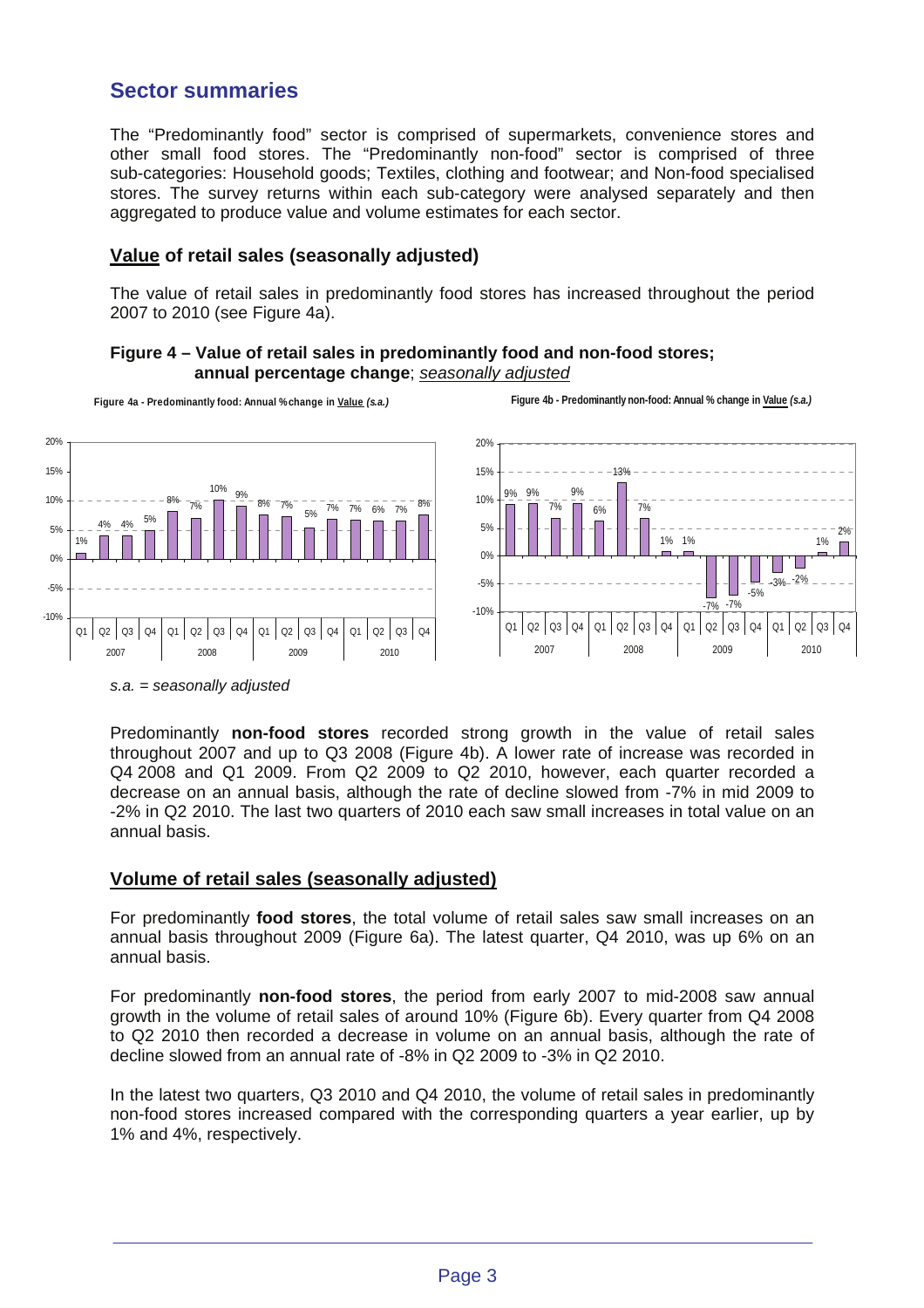#### **Figure 5 –Volume indices of retail sales in predominantly food and non-food stores;** *seasonally adjusted*

**Figure 5a - Predominantly food: Volume** *(s.a.; Q1 2007 = 100)*

**Figure 5b - Predominantly non-food: Volume** *(s.a.; Q1 2007 = 100)*



## **Figure 6 – Volume of retail sales in predominantly food and non-food stores; annual percentage change**; *seasonally adjusted*

**Figure 6a - Predominantly food: Annual % change in Volume** *(s.a.)*



*s.a. = seasonally adjusted* 

*Statistics Unit 9 March 2011*

**Figure 6b - Predominantly non-food: Annual % change in Volume** *(s.a.)*

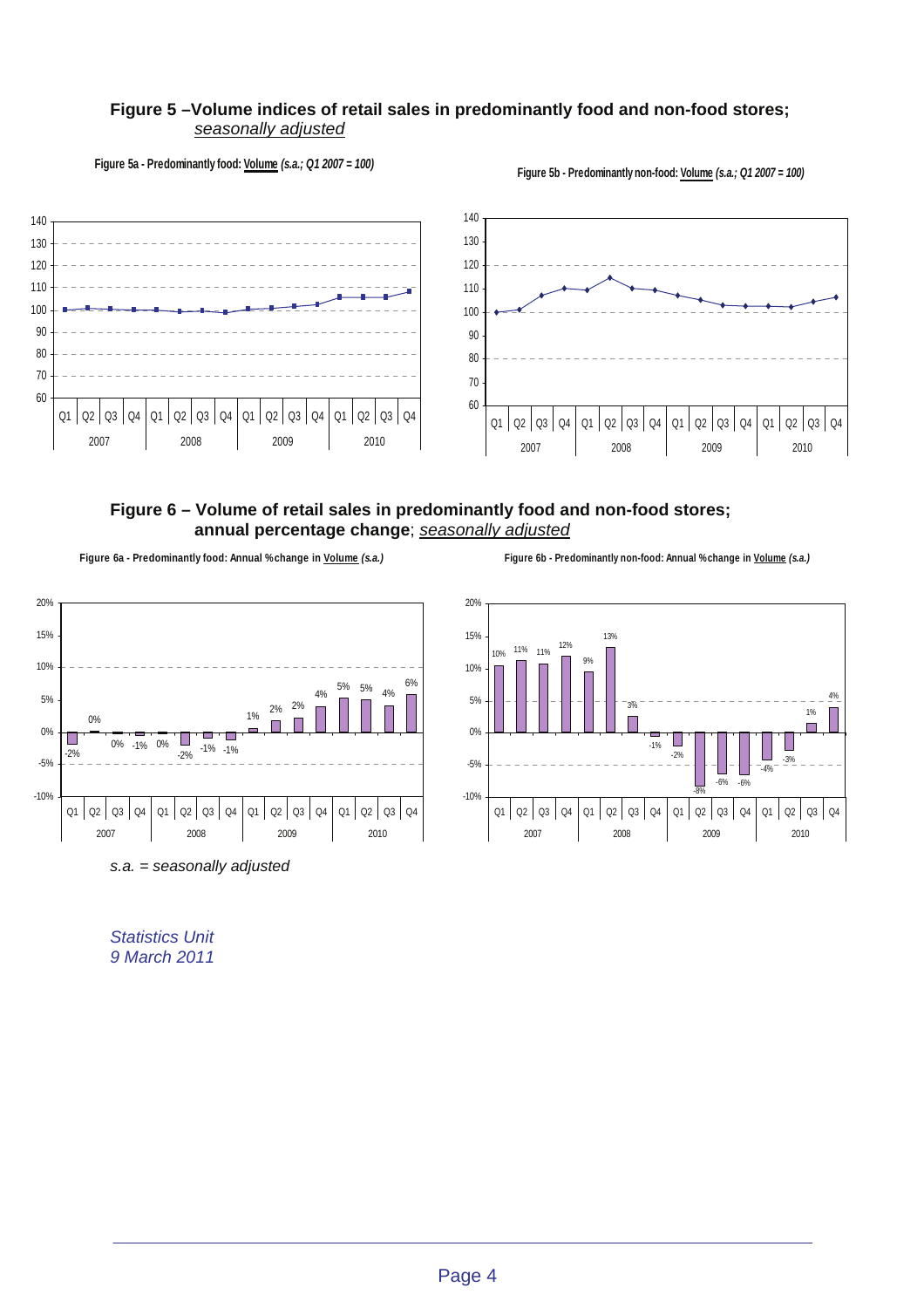# **Appendix**

# **Table A1: Value: Non-seasonally adjusted and seasonally adjusted** *(Q1 2007 = 100)*

|            | <b>Value Non-Seasonally Adjusted</b> |                       |                           | <b>Value Seasonally Adjusted</b> |                       |                           | <b>Volume Seasonally Adjusted</b> |                       |                           |
|------------|--------------------------------------|-----------------------|---------------------------|----------------------------------|-----------------------|---------------------------|-----------------------------------|-----------------------|---------------------------|
|            | All<br>Retail                        | Predominantly<br>Food | Predominantly<br>Non-Food | All<br>Retail                    | Predominantly<br>Food | Predominantly<br>Non-Food | All<br><b>Retail</b>              | Predominantly<br>Food | Predominantly<br>Non-Food |
| Q1 2005    | 87.6                                 | 92.1                  | 84.2                      | 88.0                             | 93.0                  | 84.2                      | 90.1                              | 100.2                 | 82.6                      |
| Q2 2005    | 98.6                                 | 102.7                 | 95.6                      | 90.5                             | 95.7                  | 86.7                      | 92.1                              | 101.0                 | 85.5                      |
| Q3 2005    | 101.6                                | 105.1                 | 99.0                      | 90.8                             | 97.3                  | 86.0                      | 91.9                              | 101.3                 | 84.8                      |
| Q4 2005    | 110.0                                | 104.2                 | 114.4                     | 92.8                             | 98.3                  | 88.8                      | 93.3                              | 101.3                 | 87.4                      |
| Q1 2006    | 94.5                                 | 98.3                  | 91.6                      | 94.7                             | 98.9                  | 91.6                      | 95.3                              | 101.8                 | 90.5                      |
| Q2 2006    | 102.8                                | 105.4                 | 100.9                     | 94.4                             | 98.5                  | 91.4                      | 95.1                              | 100.7                 | 90.9                      |
| Q3 2006    | 109.8                                | 106.5                 | 112.2                     | 98.2                             | 99.1                  | 97.5                      | 98.4                              | 100.4                 | 96.9                      |
| Q4 2006    | 117.9                                | 105.8                 | 127.0                     | 99.1                             | 99.8                  | 98.5                      | 99.2                              | 100.3                 | 98.3                      |
| Q1 2007    | 100.0                                | 100.0                 | 100.0                     | 100.0                            | 100.0                 | 100.0                     | 100.0                             | 100.0                 | 100.0                     |
| Q2 2007    | 109.8                                | 109.3                 | 110.2                     | 100.9                            | 102.4                 | 99.9                      | 100.9                             | 100.8                 | 101.0                     |
| Q3 2007    | 115.8                                | 110.4                 | 119.8                     | 103.6                            | 103.0                 | 104.1                     | 104.2                             | 100.2                 | 107.2                     |
| Q4 2007    | 127.0                                | 111.1                 | 138.8                     | 106.4                            | 104.7                 | 107.8                     | 105.6                             | 99.7                  | 109.9                     |
| Q1 2008    | 107.3                                | 108.7                 | 106.2                     | 107.1                            | 108.1                 | 106.3                     | 105.3                             | 99.7                  | 109.5                     |
| Q2 2008    | 121.1                                | 116.4                 | 124.6                     | 111.5                            | 109.6                 | 112.9                     | 107.7                             | 98.8                  | 114.4                     |
| Q3 2008    | 124.9                                | 121.2                 | 127.7                     | 112.0                            | 113.5                 | 111.0                     | 105.4                             | 99.2                  | 110.0                     |
| Q4 2008    | 131.9                                | 120.3                 | 140.5                     | 111.0                            | 114.2                 | 108.6                     | 104.7                             | 98.5                  | 109.3                     |
| Q1 2009    | 109.2                                | 118.6                 | 102.3                     | 111.0                            | 116.3                 | 107.0                     | 104.2                             | 100.3                 | 107.1                     |
| Q2 2009    | 121.3                                | 124.1                 | 119.2                     | 110.7                            | 117.7                 | 104.5                     | 103.3                             | 100.5                 | 105.0                     |
| Q3 2009    | 122.1                                | 128.1                 | 117.6                     | 108.8                            | 119.5                 | 103.2                     | 102.4                             | 101.3                 | 103.0                     |
| Q4 2009    | 132.2                                | 128.2                 | 135.1                     | 110.6                            | 121.9                 | 103.5                     | 102.3                             | 102.4                 | 102.3                     |
| Q1 2010    | 113.0                                | 127.1                 | 102.6                     | 113.0                            | 124.0                 | 103.9                     | 103.3                             | 105.6                 | 102.6                     |
| Q2 2010    | 122.5                                | 132.6                 | 115.0                     | 112.1                            | 125.3                 | 102.2                     | 103.2                             | 105.5                 | 102.1                     |
| Q3 2010(r) | 125.6                                | 134.4                 | 119.1                     | 112.6                            | 127.3                 | 103.7                     | 104.9                             | 105.5                 | 104.5                     |
| Q4 2010    | 140.0                                | 139.7                 | 140.1                     | 116.9                            | 131.1                 | 106.0                     | 107.3                             | 108.3                 | 106.3                     |

## **Volume: Seasonally adjusted** *(Q1 2007 = 100)*

 (r) revised: some estimates for Q3 2010 shown in Table A1 have been revised compared to the previous publication due to the provision of more recent manpower data.